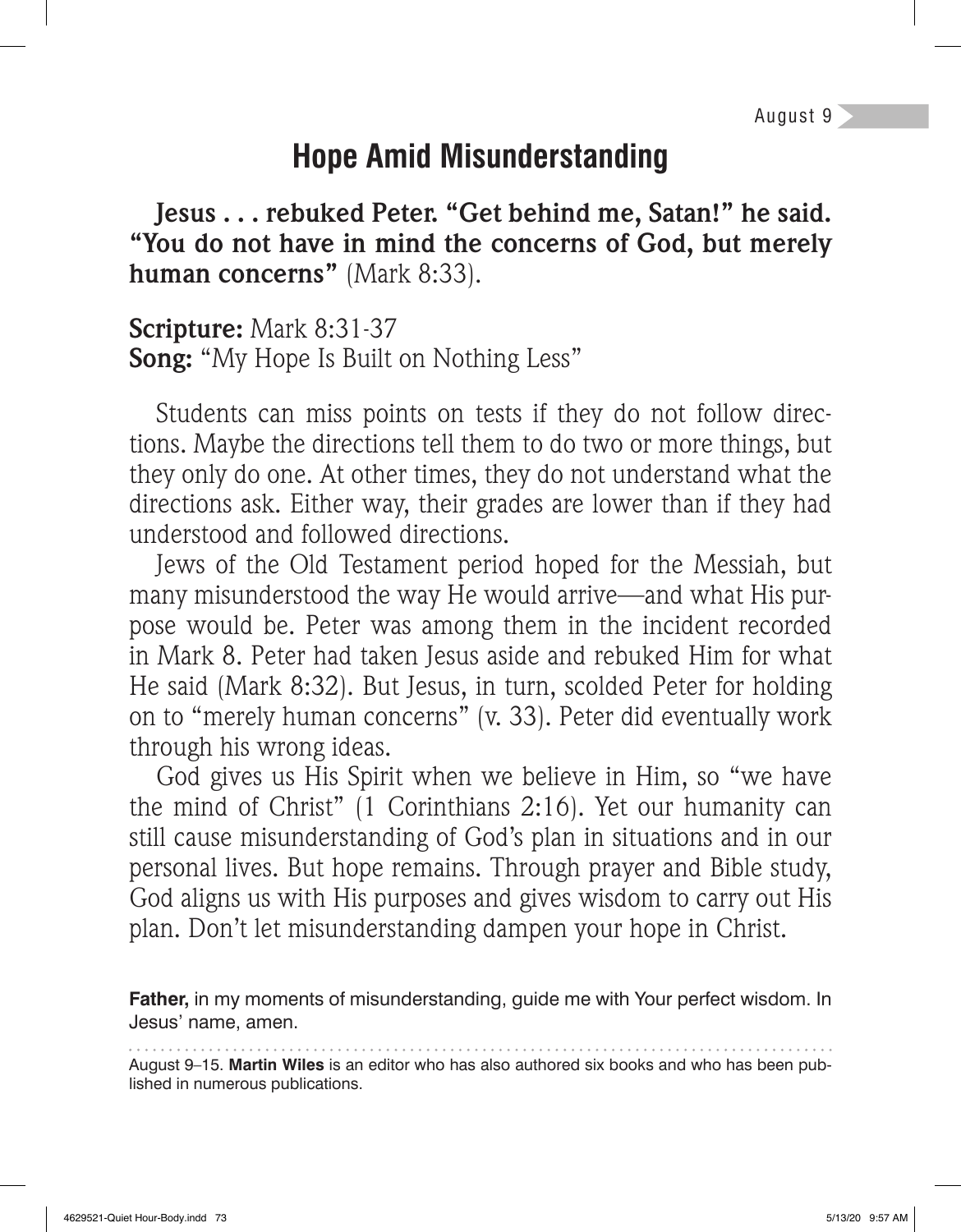### **Do Good . . . Always**

**It is better, if it is God's will, to suffer for doing good than for doing evil** (1 Peter 3:17).

#### **Scripture:** 1 Peter 3:9-19 **Song:** "Do Something"

Whether a person was a friend or stranger mattered not to my paternal grandfather. He was a good man. Since he and my grandmother were like second parents to me, I viewed his lifestyle upclose, and I always saw good. Although he wasn't rich and his garden spot was small, he shared what he produced with family and friends. And although he and my grandmother could have used their annual income tax refund, he often gave it to me or to my parents if we had an unexpected expense. He did good . . . always.

Peter wrote to believers who had experienced persecution both intensely and regularly. Responding in an ungodly manner to those who wrongly mistreated them would have been easy, but Peter encouraged them to suffer, if necessary, for doing good. Doing good under their circumstances would shine the light of God's love into wickedness.

Bad actions abound. Watching and listening to both local and world news can be quite depressing, but God gives us the opportunity to fragrance our evil world with good deeds and helpful words. When we do, people might ask about our actions and intentions, and this will give us an opportunity to tell of the hope we have in Christ. God shows us opportunities to do good. Watch and be ready to respond.

**Father,** give me eyes to see the good I can do in my world. In Jesus' name, amen.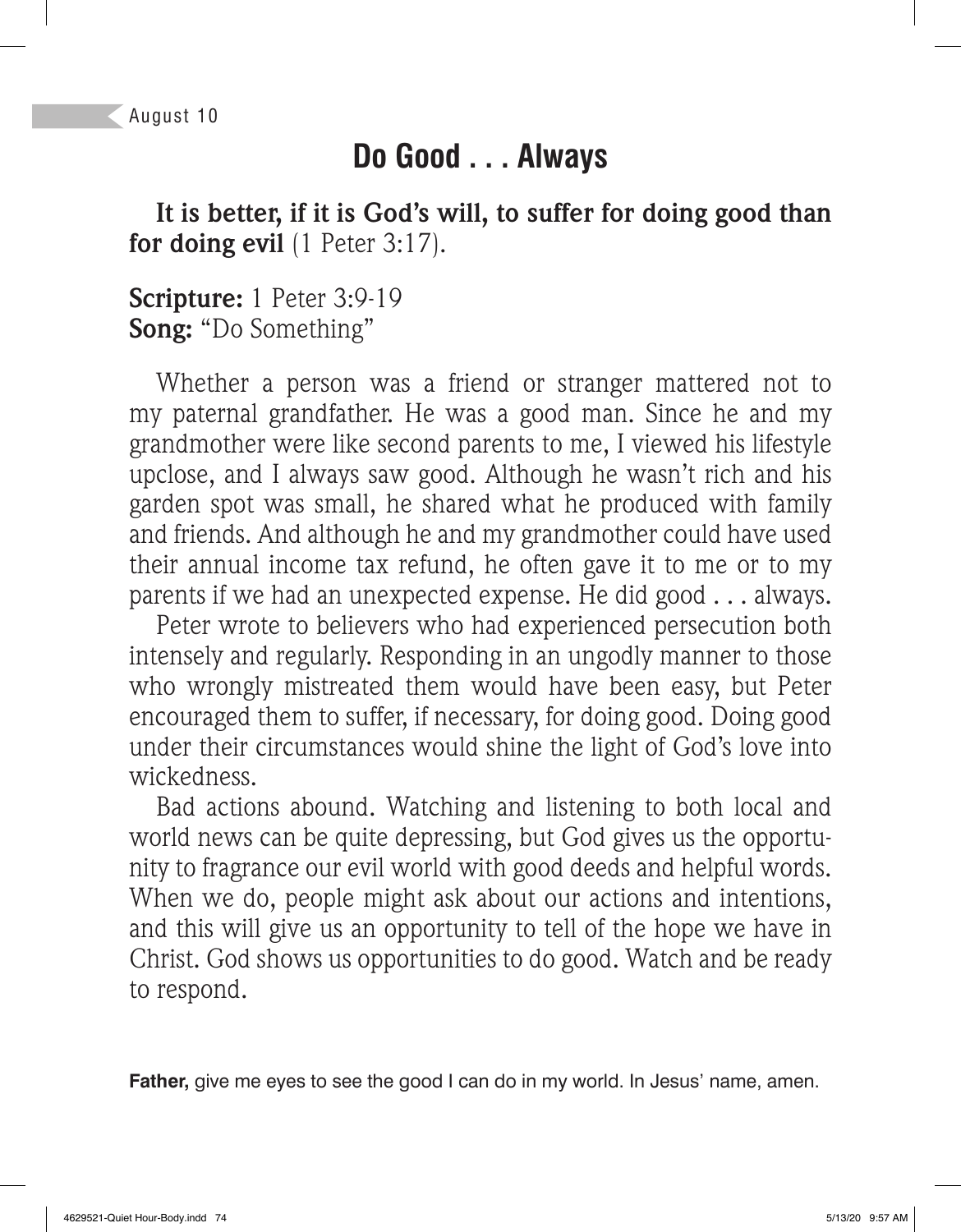## **Be Faithful**

**"Do not be afraid of what you are about to suffer. . . . Be faithful, even to the point of death, and I will give you life as your victor's crown"** (Revelation 2:10).

**Scripture:** Revelation 2:8-11 **Song:** "Great Is Thy Faithfulness"

Justin Martyr's parents were pagans, but he found truth in Christ. Martyr was born in Flavia Neapolis, in Samaria, in AD 100. The way he defended his faith made him enemies. While in Rome, he and his disciples were arrested for their faith. The prefect asked him to denounce his faith by sacrificing to their gods. He refused. The authorities beat him and his friends and then beheaded them. Their fellow Christians rejoiced that their companions had remained faithful until death.

The risen Lord had words of commendation for the church at Smyrna. He admired their faithfulness despite the persecution the members endured. Some would die for their faithfulness to God, but Christ encouraged them to remain faithful to the end.

Faithfulness to God comes easily when our circumstances are pleasant. When difficult times come—whether unfortunate circumstances or persecution from others—remaining faithful becomes more challenging. If we are followers of Christ, our hope has already arrived—in the presence of God's Spirit, who lives within us. He is the seal of our salvation and provides the strength we need to continue along the faithful path. A healthy prayer life and good Christian friends also equip us with power for faithfulness. Make sure you are prepared so you can remain faithful.

**Father,** thank You for the help You give me so I can remain faithful to You. In Jesus' name, amen.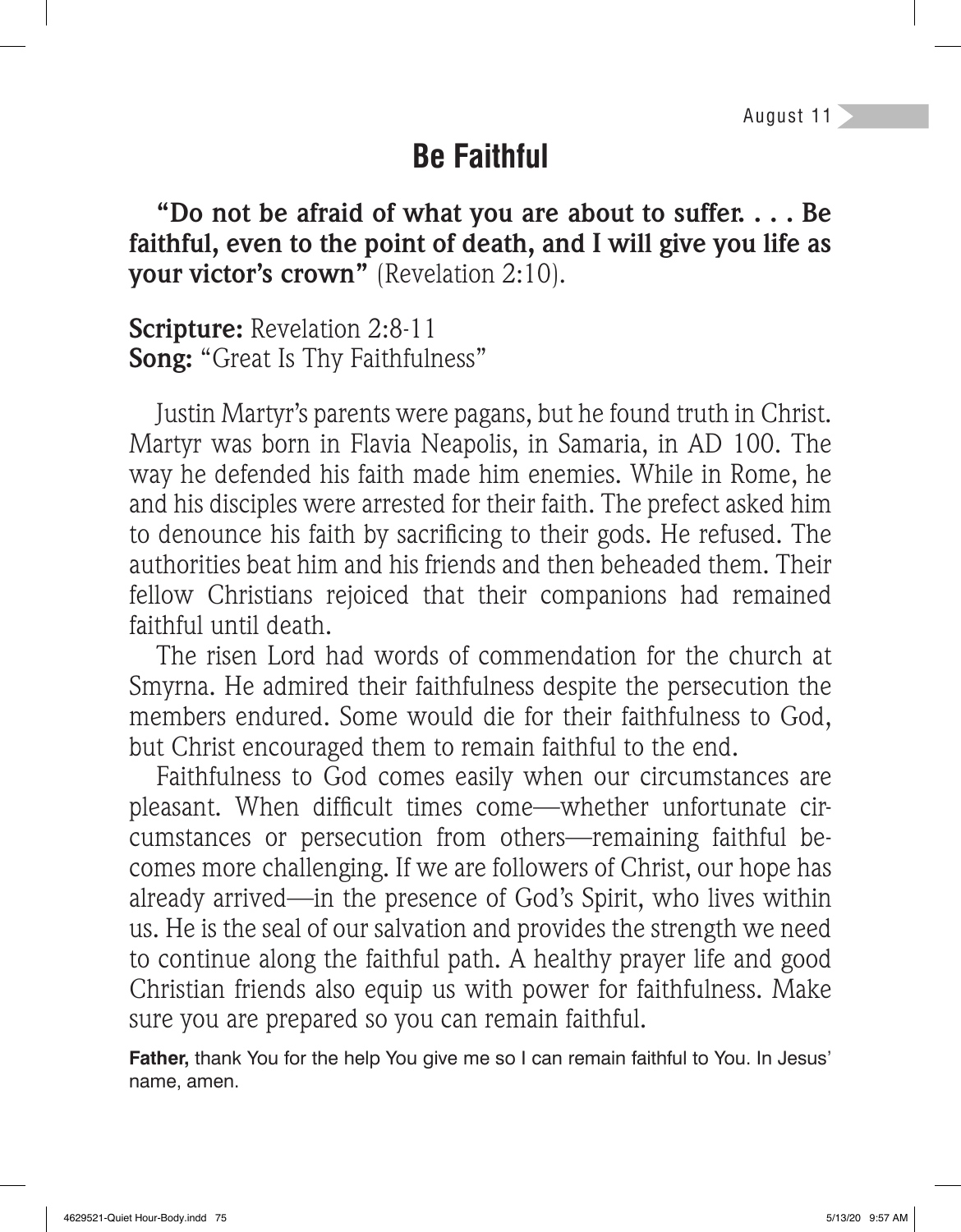# **Only Blood Will Do**

**It is impossible for the blood of bulls and goats to take away sins** (Hebrews 10:4).

**Scripture:** Hebrews 10:1-10 **Song:** "Nothing but the Blood"

In the lower regions of South Carolina, deer hunters hunt with dogs. And when a person kills a deer for the first time, the shooter gets blood smeared on his face. This is a social ritual, which people say began in the sixteenth century (or maybe earlier), that initiates a person into the hunting ranks by fox hunters.

During the time of the Old Testament, God's people offered sacrifices to atone for their sin. They offered thousands of animal sacrifices and shed gallons of blood to receive forgiveness. But, as the author of Hebrews says, those sacrifices never removed their guilt and had to be constantly repeated. They sought a perfect sacrifice, but none existed—until Jesus. He had no sin and did what none of those sacrifices could do.

Choosing to follow Jesus means that the benefit of His sacrifice forgiveness for sin—is now applied to our lives. His sacrifice takes care of our past, present, and future sins. We can live with hope each day, knowing we are no longer under condemnation, but that God has accepted us into His eternal family. Some still try the goodworks route to God, but we can never be good enough to earn God's love. He gives it freely through Christ. If you have not yet accepted His gift, let the blood of Christ cleanse you and give you hope.

**Father,** thank You for Your Son's blood that takes away my sin. In Jesus' name, amen.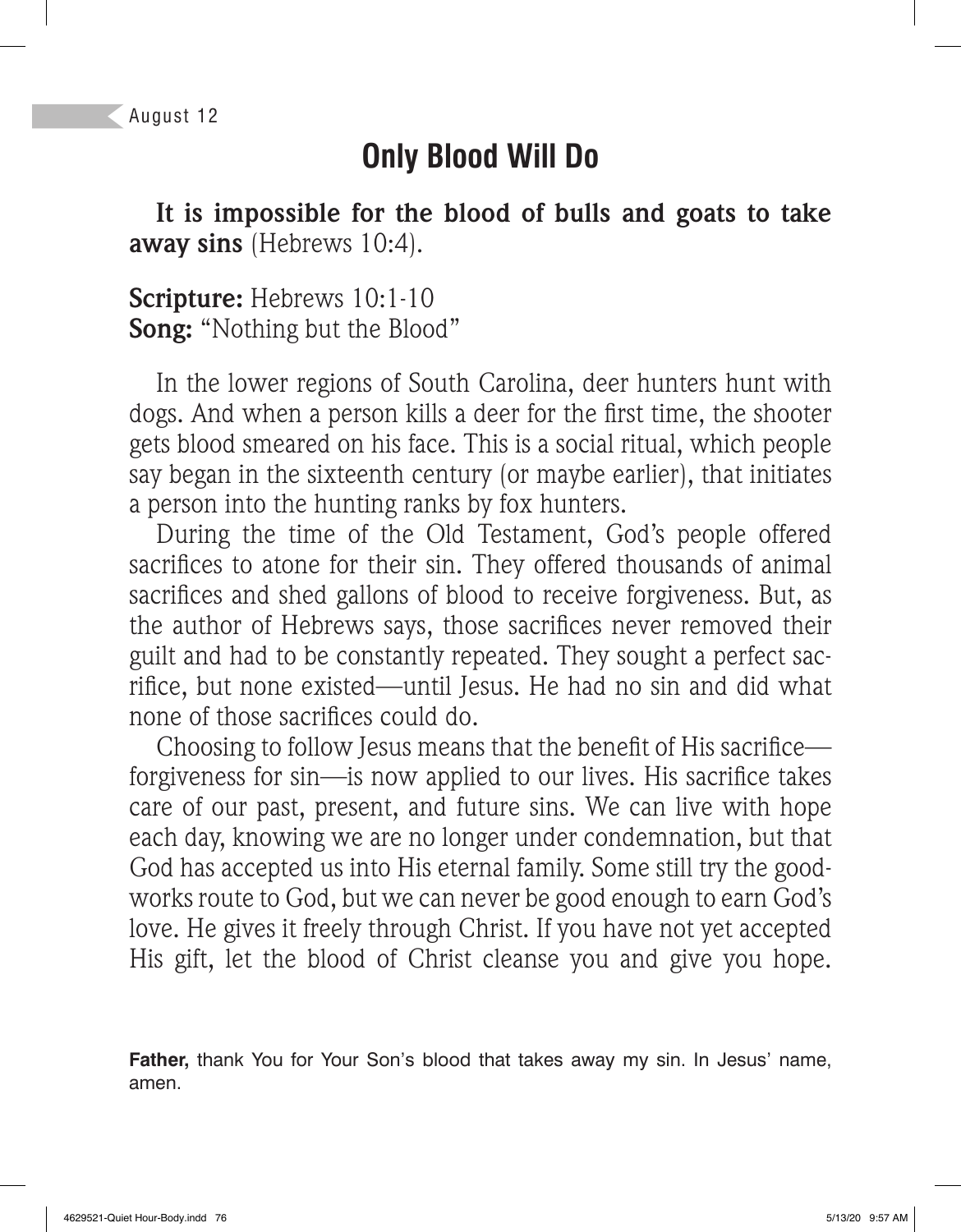# **The Hope of Holiness**

By one sacrifice [Jesus] has made perfect forever those **who are being made holy** (Hebrews 10:14).

#### **Scripture:** Hebrews 10:11-18 **Song:** "Holy, Holy, Holy"

I often heard "Practice makes perfect" from my dad while I was growing up. I practiced a lot but never attained perfection. Now, the middle school football team I coached did win every game one year, maybe because of practice five days each week. But not one of those boys was perfect. None had 100 percent averages in all their school subjects, nor were any perfect in their behavior. They were tainted, regardless of their practice.

God's people were not perfect either. They brought sacrifices without blemish, but the people themselves and the priests who conducted the ceremony were not perfect, although their rituals may have made them look outwardly holy. The people practiced what God commanded but it never made them holy (Hebrews 10:11).

Jesus, however, makes us holy in the Father's sight. When we choose to follow Christ, God clothes us in Christ's righteousness, which means we get the holiness He has. Although God sees us this way in position, that doesn't mean we always act holy in practice. Practicing holiness is essential. God works in our spiritual disciplines of prayer, worship, Bible study, obedience, and fellowship to infuse our minds with His Word that changes us and empowers us for holy living. And we continue these disciplines until we reach Heaven when God will complete our holiness. So keep practicing!

**Father,** I ask You to help me practice holiness in my actions, words, and thoughts as You work to make me holy. In Jesus' name, amen.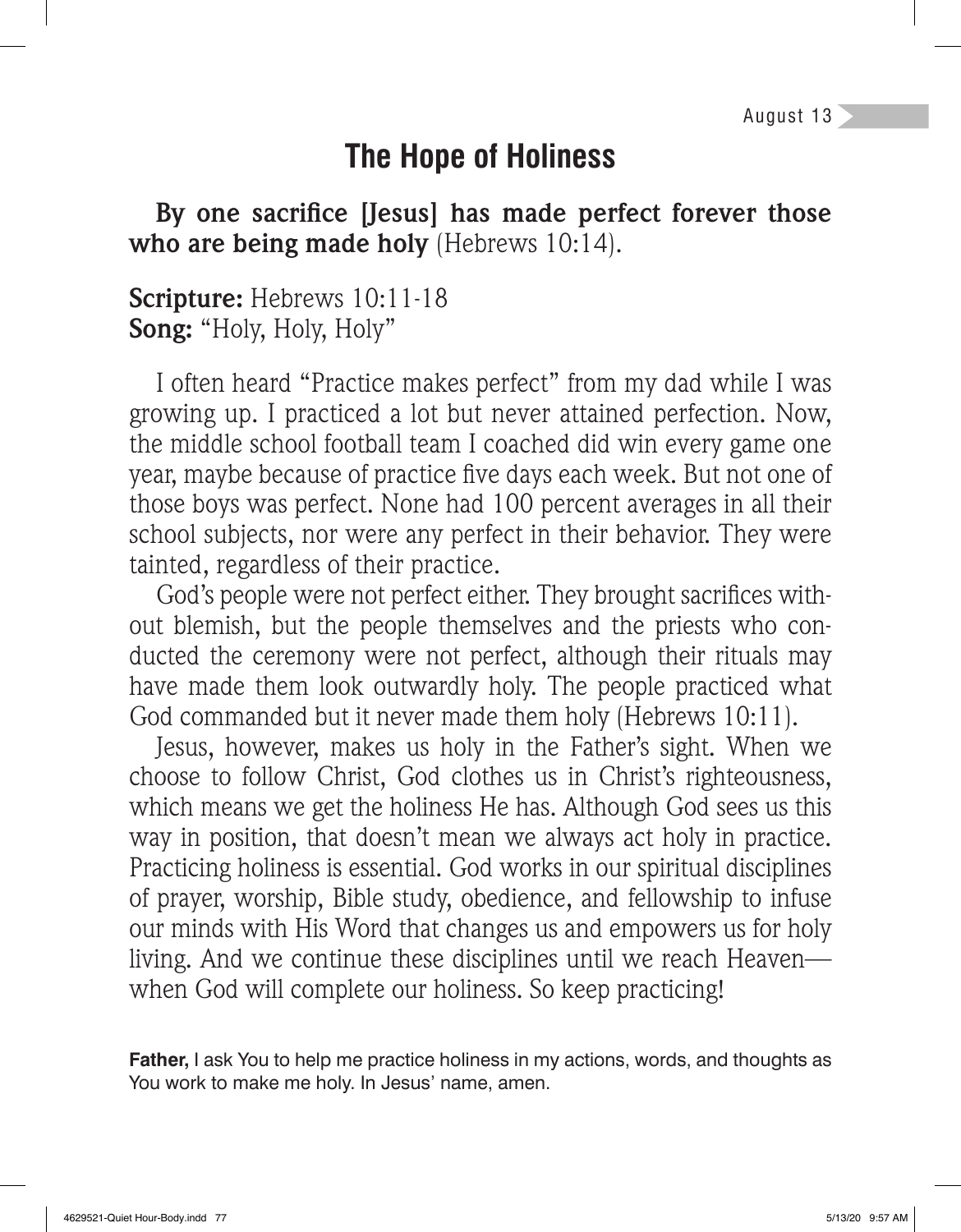# **Be Bold**

**Let us draw near to God with a sincere heart and with the full assurance that faith brings** (Hebrews 10:22).

**Scripture:** Hebrews 10:19-22 **Song:** "Stand Up, Stand Up for Jesus"

As a 9-year-old boy, I witnessed the making of history. On July 20, 1969, Neil Armstrong and Buzz Aldrin landed the Apollo Lunar Module on the moon. Six hours after landing, Armstrong stepped onto the moon's surface. Nineteen minutes later, Aldrin joined him. Armstrong said of the historic bold move that it was "one small step for man, one giant leap for mankind."

Because of Christ's work on the cross, believers can take such a bold move in approaching our Heavenly Father. No curtain separates our approach as it did in the Old Testament temple, nor must a priest intercede for us. Rather, we can go boldly and directly into God's presence.

Our sin separates us from God, but Christ dealt with our sin on the cross. Our boldness results from the forgiveness of sin. No matter what our past looks like, Christ wipes the slate clean when we ask. Because God accepts us into His family, He wants us to come often and regularly to fellowship with Him. After all, we are His children, and no parent prevents their child's approach. God also wants us to go boldly to others with the same love with which He has accepted us. Go courageously before God's throne and find the grace you need.

**Father,** as I come boldly before You, help me to confidently take Your love to others. In Jesus' name, amen.